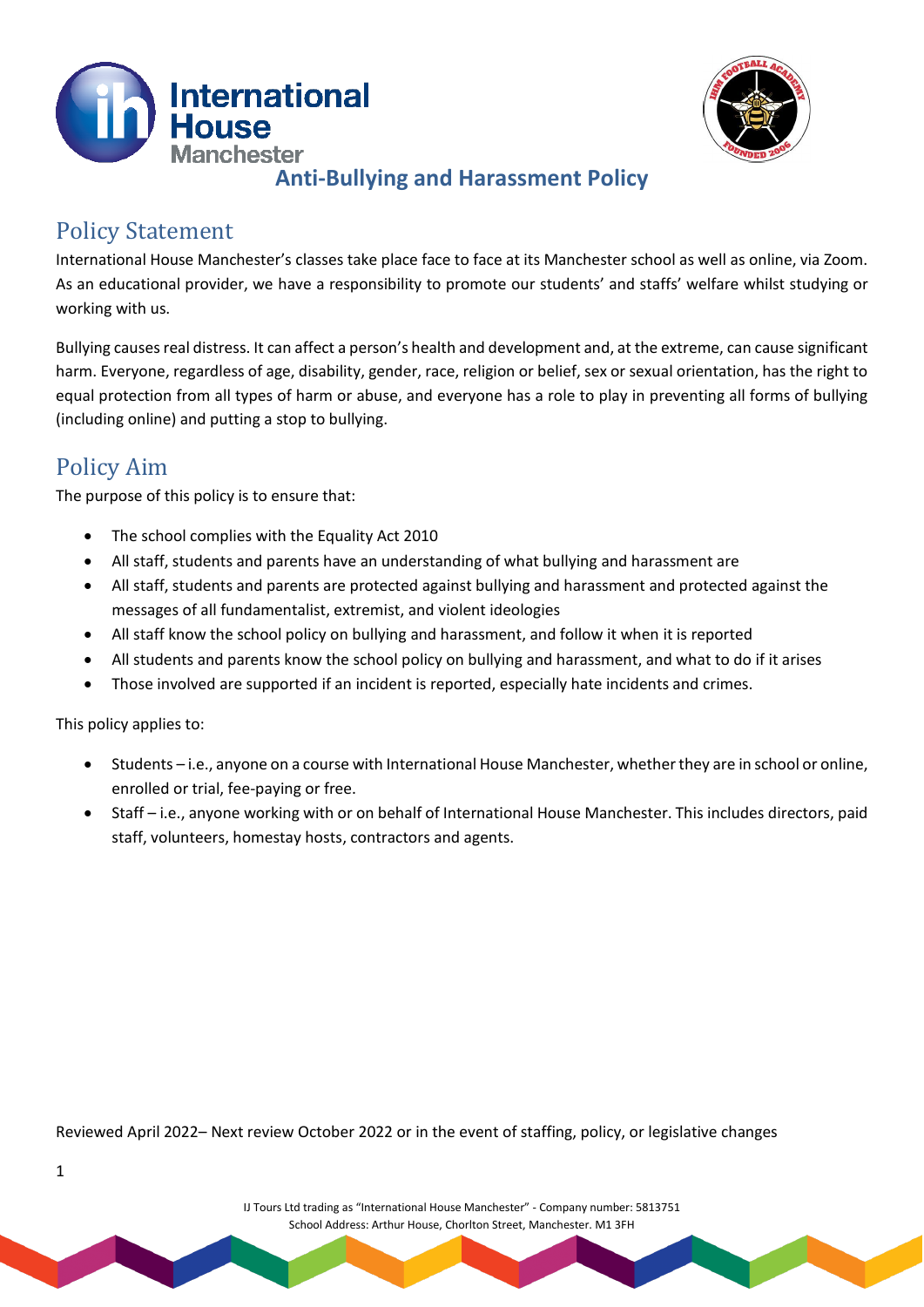



## Key Contacts

| <b>Name</b>   | <b>Title</b>                            | <b>Role related to relevant issues</b>                                                                                                                                             | <b>Contact</b>                                                                                           |
|---------------|-----------------------------------------|------------------------------------------------------------------------------------------------------------------------------------------------------------------------------------|----------------------------------------------------------------------------------------------------------|
| Claire Bouédo | Accommodation<br>and Welfare<br>Manager | Managing the prevention of<br>bullying and harassment in<br>school<br>Dealing with bullying and<br>$\bullet$<br>harassment issues and Child<br><b>Protection concerns</b>          | <b>Phone number:</b><br>+44 (0) 7455 563 392<br><b>E-mail address:</b><br>claire.bouedo@ihmanchester.com |
| John O'Leary  | Principal                               | <b>Supervising Accommodation</b><br>and Welfare Officer<br>Overseeing pastoral care<br>Deputising for the<br>$\bullet$<br>Accommodation and<br>Welfare Officer in their<br>absence | <b>Phone number:</b><br>+44 (0) 7455 563 392<br><b>E-mail address:</b><br>john@ihmanchester.com          |

## What is Bullying?

Bullying is the use of aggression with the intention of hurting another person. Bullying results in pain and distress to the victim.

Bullying can be:

- **Emotional:** isolating and excluding someone. For example: being unfriendly, tormenting (e.g., hiding books, threatening), excluding someone from social groups or an activity, or spreading malicious rumours.
- **Physical:** physical harm or threat of it and abuse of personal property –fighting, pushing, hitting, taking, or hiding belongings, or any use of violence; use or threat of use of weapons, physical intimidation.
- **Racist:** bullying directed at individuals of a certain race, culture, ethnicity, language, or faith.
- **Sexual:** harassing someone with comments and actions that are sexual in nature, negative stereotyping, spreading rumours, unwanted or inappropriate sharing of nudes and semi-nudes, physical contact or sexual references.
- **Homophobic:** attacking someone because of their actual or perceived sexual orientation.
- **Transphobic:** making someone feel unwelcome because of their perceived or actual gender identity.
- **Religious:** attacking faith, belief, religious practice or custom.
- **Special Needs and Disability**: commenting on, mocking, or discriminating against people with physical disabilities or learning difficulties or other special educational needs.

Bullying can happen:

2

- **Online:** on social networking sites, email, instant messaging, text messages and video/phone calls.
- **In person:** on our outside school premises.

Reviewed April 2022– Next review October 2022 or in the event of staffing, policy, or legislative changes

IJ Tours Ltd trading as "International House Manchester" - Company number: 5813751 School Address: Arthur House, Chorlton Street, Manchester. M1 3FH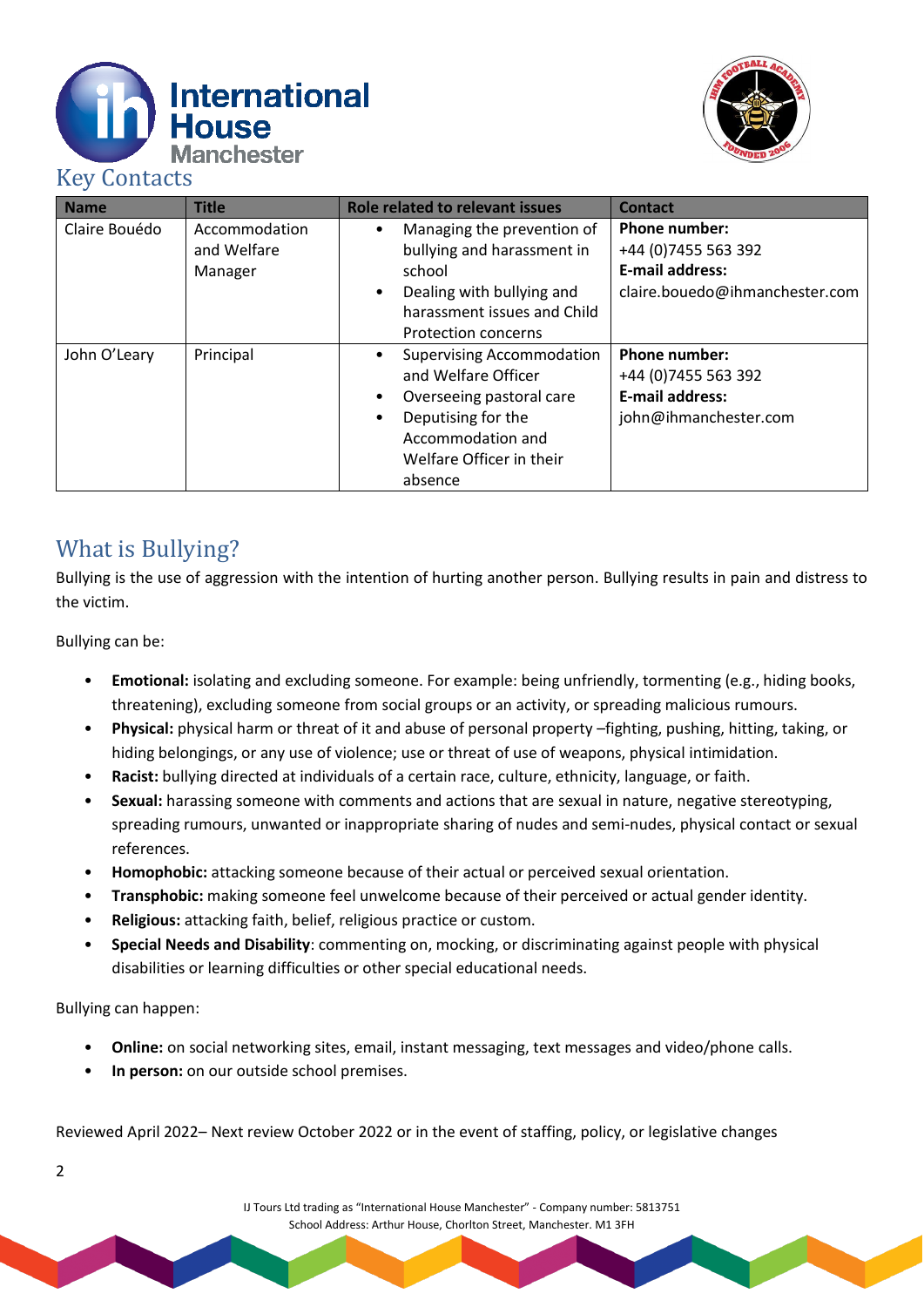



Harassment, as defined in the Equality Act 2010, is: "engaging in unwanted conduct related to a relevant protected characteristic, and the conduct has the purpose or effect of:

- violating an individual's dignity, or
- creating an intimidating, hostile, degrading, humiliating or offensive environment for an individual."

The nine protected characteristics it is illegal for anyone to discriminate against are:

- Age
- Gender
- Gender identity or reassignment
- Marriage of Civil Partnership
- Pregnancy or Maternity
- Disability
- Race
- Religion, belief, or lack of religion/belief
- Sexual orientation

### Preventive measures

#### Encouraging a positive environment

The best way to make sure that bullying and harassment do not take place is to create and encourage a positive environment. That way, they are less likely to develop and are more easily detected. We aim to create an environment that encourages positive and respectful behaviour in and outside the classroom.

#### **Diversity**

Bullying and harassment are closely related to how we respect and recognise the value of diversity. The school is proactive about seeking opportunities to learn about and celebrate difference and welcoming new people to the school.

#### **Equality**

We abide by the provisions of the Equality Act 2010, as well as the laws of the United Kingdom regarding equality of opportunity and opposition to discrimination, inside and outside the classroom. Please see our Equality Policy for more information.

#### Prevent Duty

3

Prevent is the government's strategy to prevent and fight extremism. People are considered extremists when they propose using violence to achieve what they believe in. We, at International House Manchester, have a duty to try and reduce the likelihood of anyone, students, staff, or homestays getting drawn into any form of extremism, e.g., religious

Reviewed April 2022– Next review October 2022 or in the event of staffing, policy, or legislative changes

IJ Tours Ltd trading as "International House Manchester" - Company number: 5813751 School Address: Arthur House, Chorlton Street, Manchester. M1 3FH